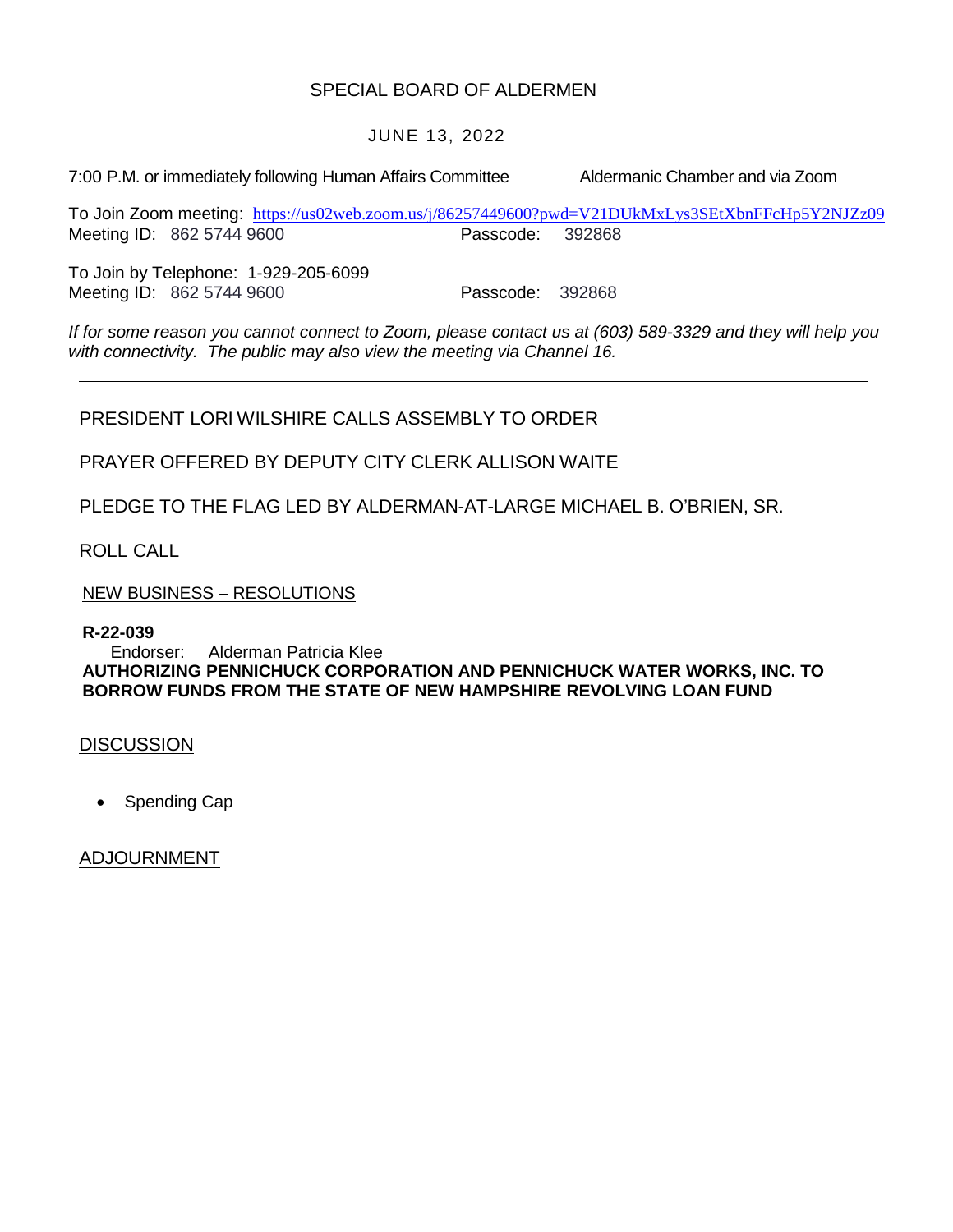

# **RESOLUTION**

#### **AUTHORIZING PENNICHUCK CORPORATION AND PENNICHUCK WATER WORKS, INC. TO BORROW FUNDS FROM THE STATE OF NEW HAMPSHIRE REVOLVING LOAN FUND**

## *CITY OF NASHUA*

*In the Year Two Thousand and Twenty-Two* 

*WHEREAS,* the City of Nashua is the sole shareholder of Pennichuck Corporation and each of its subsidiaries;

*WHEREAS,* Article IX (3) of the Articles of Incorporation of Pennichuck Corporation and Article V §2 of the by-laws of Pennichuck Corporation require the approval of the sole shareholder (the City of Nashua) for Pennichuck to create, incur, assume, or guarantee any indebtedness for borrowed money, which includes contracting a loan on behalf of the Corporation; and

*WHEREAS,* Pennichuck Water Works, Inc. is a regulated New Hampshire public water utility corporation providing retail water service to New Hampshire customers, and is a wholly owned subsidiary of Pennichuck Corporation which, in turn, is wholly owned by the City of Nashua.

*NOW, THEREFORE, BE IT RESOLVED* by the Board of Aldermen of the City of Nashua that the City approves the borrowing by Pennichuck Water Works, Inc. of up to \$300,000 from the State of New Hampshire pursuant to the State Revolving Loan Fund to fund the Twin Ridge Interconnection Main project in Plaistow, NH, and the guaranty by Pennichuck Corporation of the payment by Pennichuck Water Works, Inc. of said loan; and

*FURTHER RESOLVED* by the Board of Aldermen of the City of Nashua that the City approves the borrowing by Pennichuck Water Works, Inc. of up to \$240,000 from the State of New Hampshire pursuant to the State Revolving Loan Fund to fund the Sweet Hill Interconnection Main project in Plaistow, NH, and the guaranty by Pennichuck Corporation of the payment by Pennichuck Water Works, Inc. of said loan.